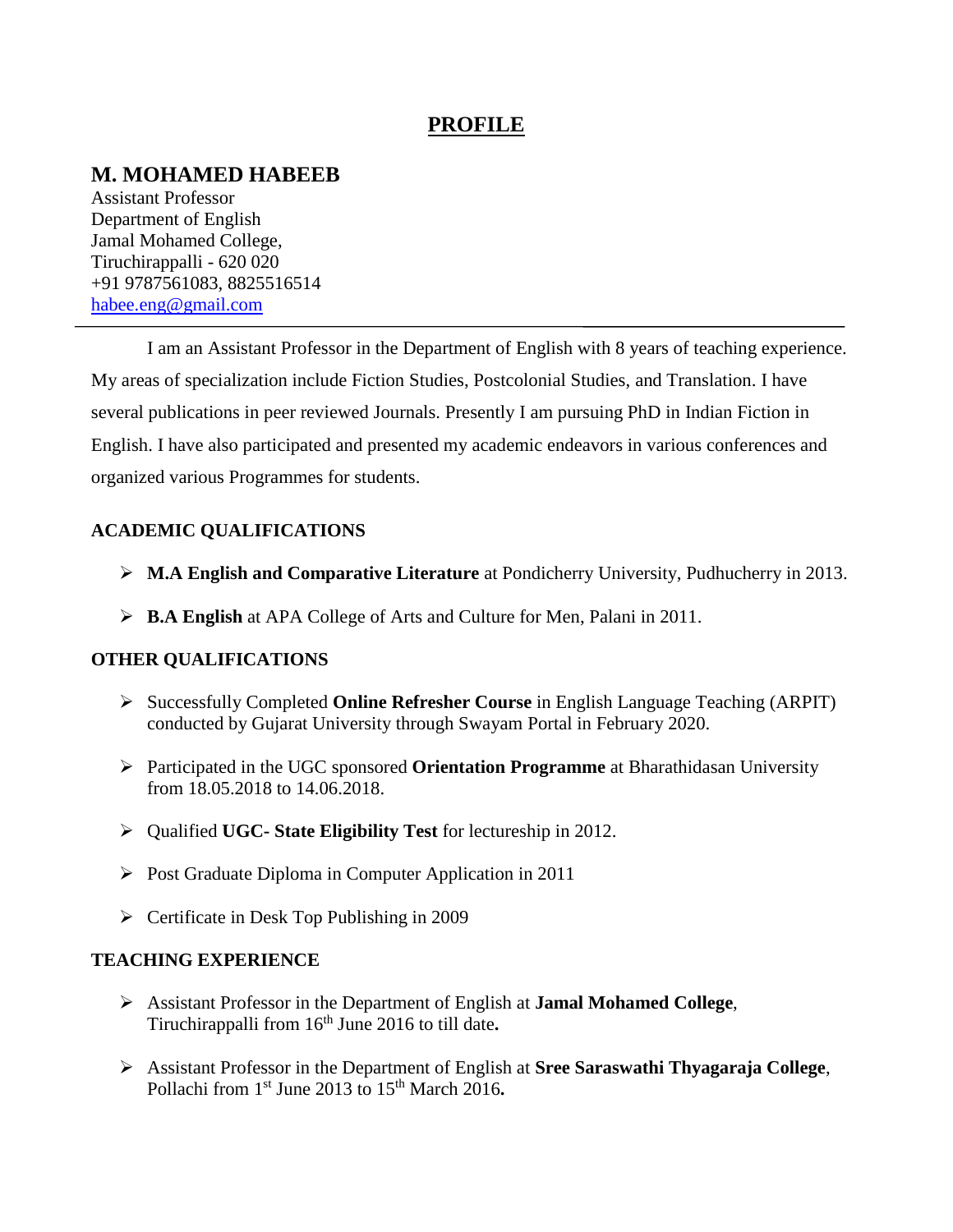#### **ACADEMIC ACTIVITIES**

- Acted as Member in the Steering Committee in One day National Seminar On **"Feminity and Marginality: Changes and Challeges in the Contemporary Society"** Organised by Department of English, Jamal Mohamed College, Tiruchirappalli on 7<sup>th</sup> February 2019.
- Acted as Member in the Steering Committee in One day National Seminar On **International Conference** on **Universality in Contemporary Reality: Envisioning/ (Re) visioning Postmodern Literature** Organised by Department of English, Jamal Mohamed College, Tiruchirappalli on 21<sup>st</sup> February 2018.

#### **FACULTY DEVELOPMENT PROGRAMMES ATTENDED**

- Attended a Seven day Internation Faculty Development Programme on **"Rearch in Virtual World"** organised by **Manav Rachna International Institute of Research and Studies,**  India, from  $1<sup>st</sup>$  to  $7<sup>th</sup>$  Septemper 2020.
- Attended a five day Online Faculty Development Programme on **"E-Content Development"** conducted by **IQAC** of Jamal Mohamed College, Tiruchirappalli from 30.06.2020 to 04.07.2020.
- Attented a Staff Enrichment Programme on **"Ownership Culture"**, Organised by **IQAC** of Jamal Mohamed College, Tiruchirappalli on 14<sup>th</sup> June 2019.
- Attended a five day Faculty Development Programme on **"Campus to Corporate"** conducted by **TCS** (Tata Consultancy Services) at VLB Janakiammal College of Arts And Science, Coimbatore from  $20<sup>th</sup>$  to  $24<sup>th</sup>$  July 2015.

#### **PAPERS PRESENTED AND PUBLISHED**

- Published a paper entitled **"Cyberfeministic Characters Of William Gibson"**in Peer Reviewed IJELLH in June, 2019.
- Presented a Paper on **"Freedom as a Right in Nayantara Sahgal's The day in Shadow"** in the **International Conference** on **Universality in Contemporary Reality: Envisioning/ (Re) visioning Postmodern Literature** organised by Jamal Mohamed College, Tiruchirappalli on 21<sup>st</sup> February 2018.
- Presented a Paper on **"Cultural Adaptation of Dalit Women in India "** in the **National Seminar** on **South Asian Fiction: Strategies of Survival and Revival Since 1995** organised by Jamal Mohamed College, Tiruchirappalli on 23<sup>rd</sup> February 2017.
- Presented a Paper on **"Digital Literature – A Contemporary Approach to Literature"** in the **International Conference** on 23rd January 2016 at N.M.S. Sermathai Vasan College for Women, Madurai and selected for publication in **ROOTS** (International Journal of Multidisciplinary Researches) **(ISSN: 2349-8684)**.